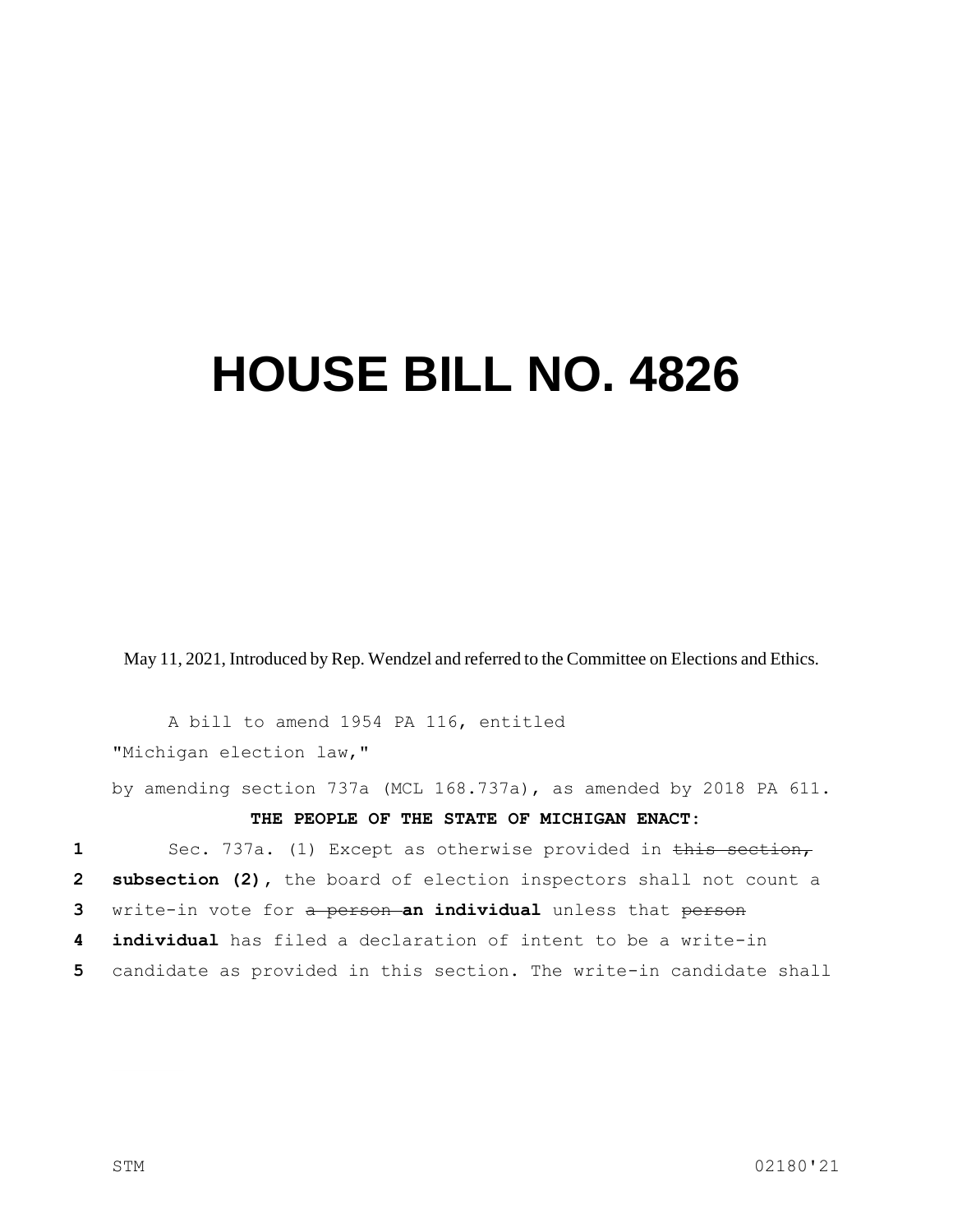file the declaration of intent to be a write-in candidate with the filing official for that elective office on or before 4 p.m. on the second Friday immediately before the election. The secretary of state, immediately after the 4 p.m. filing deadline under this 5 subsection, shall prepare and have delivered a list of all persons **individuals** who have filed a declaration of intent to be a write-in candidate under this subsection, if any, to the appropriate county clerks. A filing official other than the secretary of state who receives a declaration of intent to be a write-in candidate or list 10 of persons-individuals who filed a declaration of intent from another filing official under this subsection shall prepare and have delivered a list of all persons **individuals** who have filed a declaration of intent to be a write-in candidate to the board of election inspectors in the appropriate precincts before the close of the polls on election day.

 (2) If a candidate whose name is printed on the official ballot for the election dies or is otherwise disqualified after 4 p.m. on the second Friday immediately before the election, the requirement of filing a declaration of intent to be a write-in candidate under subsection (1) does not apply to a write-in candidate. If a death or disqualification has occurred as described in this subsection, the board of election inspectors shall count all write-in votes for write-in candidates for the office sought by the deceased or disqualified candidate.

 (3) Subsections (1) and (2) do not apply to a write-in candidate for precinct delegate. The board of election inspectors shall not count a write-in vote for a write-in candidate for precinct delegate unless that candidate has filed a declaration of intent to be a write-in candidate as provided in this subsection. A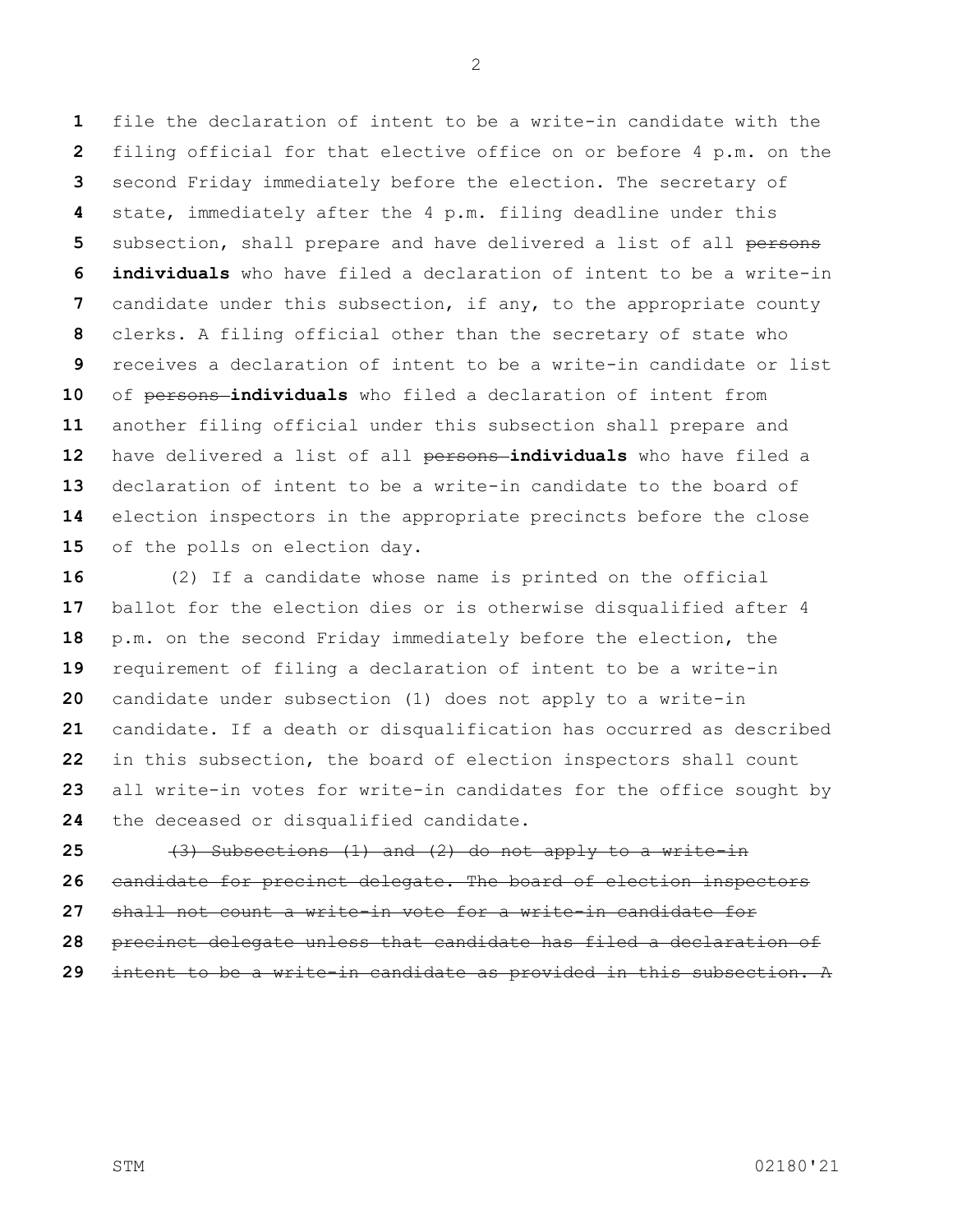write-in candidate for precinct delegate shall file a declaration of intent to be a write-in candidate with the county clerk of the county in which that precinct is located on or before 4 p.m. on the Friday immediately before the election or with the board of election inspectors in the appropriate precinct before the close of the polls on election day. A county clerk who receives a declaration of intent to be a write-in candidate from a write-in candidate for precinct delegate under this subsection shall prepare and have delivered a list of all persons who have filed a declaration of intent to be a write-in candidate to the city and township clerks for the appropriate precincts before election day. A city or township clerk shall deliver a list of all persons who have filed a declaration of intent to be a write-in candidate for precinct delegate to the board of election inspectors in the appropriate precincts before the close of the polls on election day.

 **(3)** (4) The secretary of state shall prescribe forms for the declaration of intent to be a write-in candidate. Clerks shall maintain a supply of declaration of intent to be a write-in candidate forms in the clerk's office**.** and make the forms available in the polling places during the August primary for this purpose. The declaration of intent to be a write-in candidate form must include all of the following information:

 (a) The name of the person **individual** intending to be a write-in candidate.

 (b) The elective office that the person **individual** seeks as a write-in candidate.

(c) The residence address of the person **individual** seeking